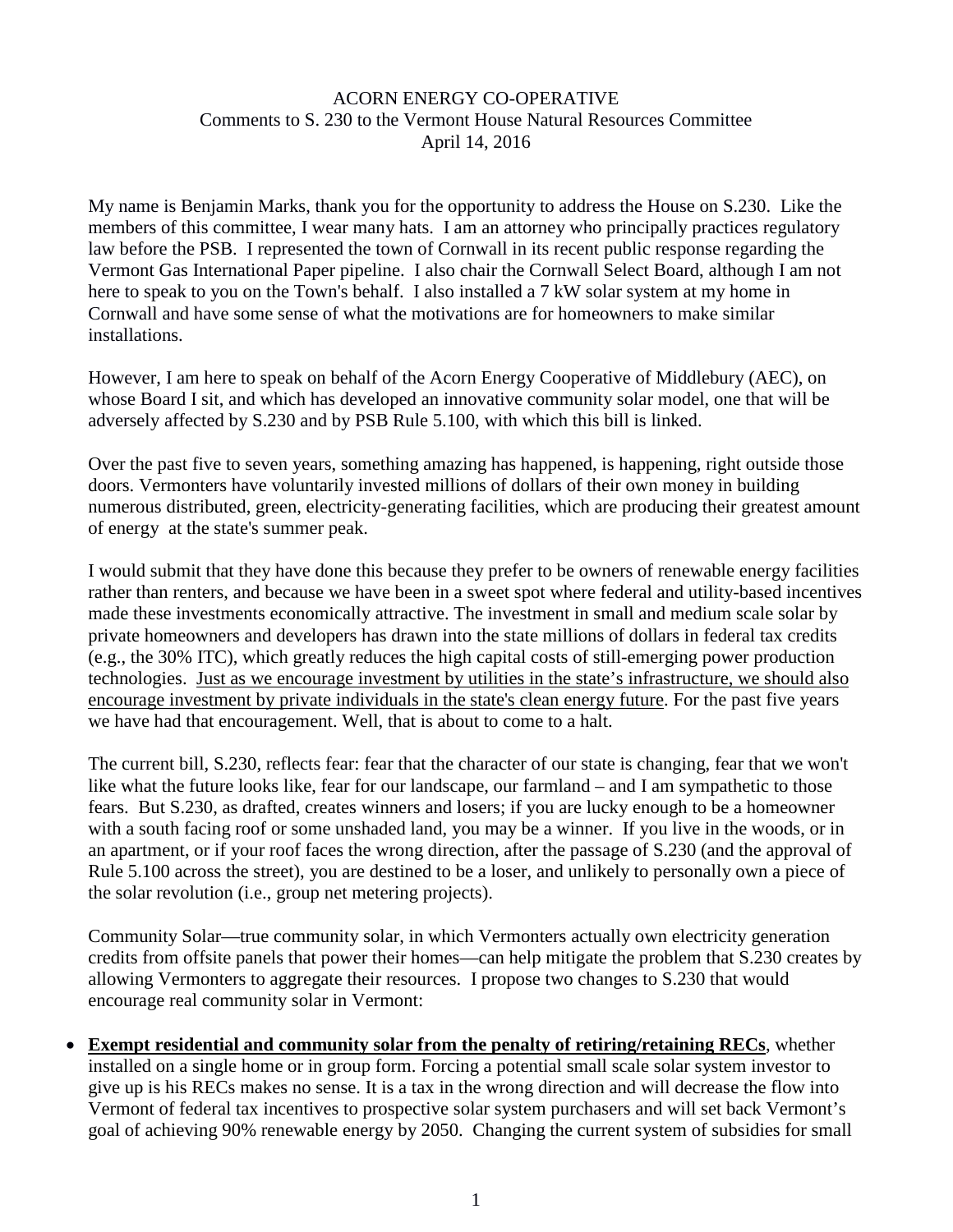solar without considering the motivations of individuals and businesses making those investments risks all of the benefits that the federal investment tax credit has conferred upon Vermonters. Because the PSB and DPS are focused mainly on utilities and ratepayers, they may have missed what driving private investors away from these projects will cost the state. Only the legislature can balance the needs of taxpayer, ratepayers, and utilities; but that balance is lacking from the current proposals.

 **Create an additional "favored" group of "true" community solar projects,** in which Vermonters can aggregate their hard-earned money and invest it together.

I'd like to discuss what true community solar would look like. From Acorn Energy Co-op's perspective, it is a series of group projects with the following attributes:

- Ownership of solar panels by local Vermont taxpayers or entities owned by Vermont taxpayers whose capital is aggregated, either using the Vermont Small Business Offering Exemption or otherwise;
- Federal tax incentives that stay in Vermont with Vermont taxpayers whether businesses or individuals;
- Projects that are installed by Vermont solar installers; and
- Projects that are sited so as not to intrude on neighbors and sensitive viewscapes, and that fit within the criteria established by the host town.

As S.230 stands, Vermont businesses and individuals who don't meet the siting eligibility requirements will have no way to participate in the solar ownership future. While there is mention of residential solar in the list of preferred sites, there are many Vermonters who cannot build residential solar. A short and incomplete list of those includes: renters, those living in apartments, those living on small or poorly situated lots, or those owning roofs that don't face south. Even as the Vermont Small Business Offering Exemption and the existing net metering tariffs have made innovative structures like the Acorn Energy Coop's community solar project possible, S.230 and Rule 5.100 will eliminate the financial viability of those projects.

The legislature should want Acorn Energy Co-op and people like us to continue investing in community solar. But forcing the sale of RECs drives away environmentalists, and penalizing investors for REC retention drives away economic rationalists. You are left with the folks who were building solar before the solar adder was put in place, which is a very small number of people: wealthy environmentalists or true believers who can afford to ignore the low rate of return. **Remember**: it took over a decade to get to the original net metered cap of 5% of peak load and fewer than 2 years to go from 5% to 15%.

It is certainly possible to reach the state's goal of 90% renewables by 2050 without medium sized or residential solar. But the alternative is larger projects that are difficult to hide and that will exclude individual or aggregated ownership. You can hide a 150 kW project in the middle of an apple orchard, behind a berm or barn. We hid our first project behind the police station in Middlebury and few even know it is there. But you cannot hide a 5 megawatt solar project or keep it from changing Vermont's landscape. It is our position that smaller distributed projects that are owned by community members ought to be a part of this mix.